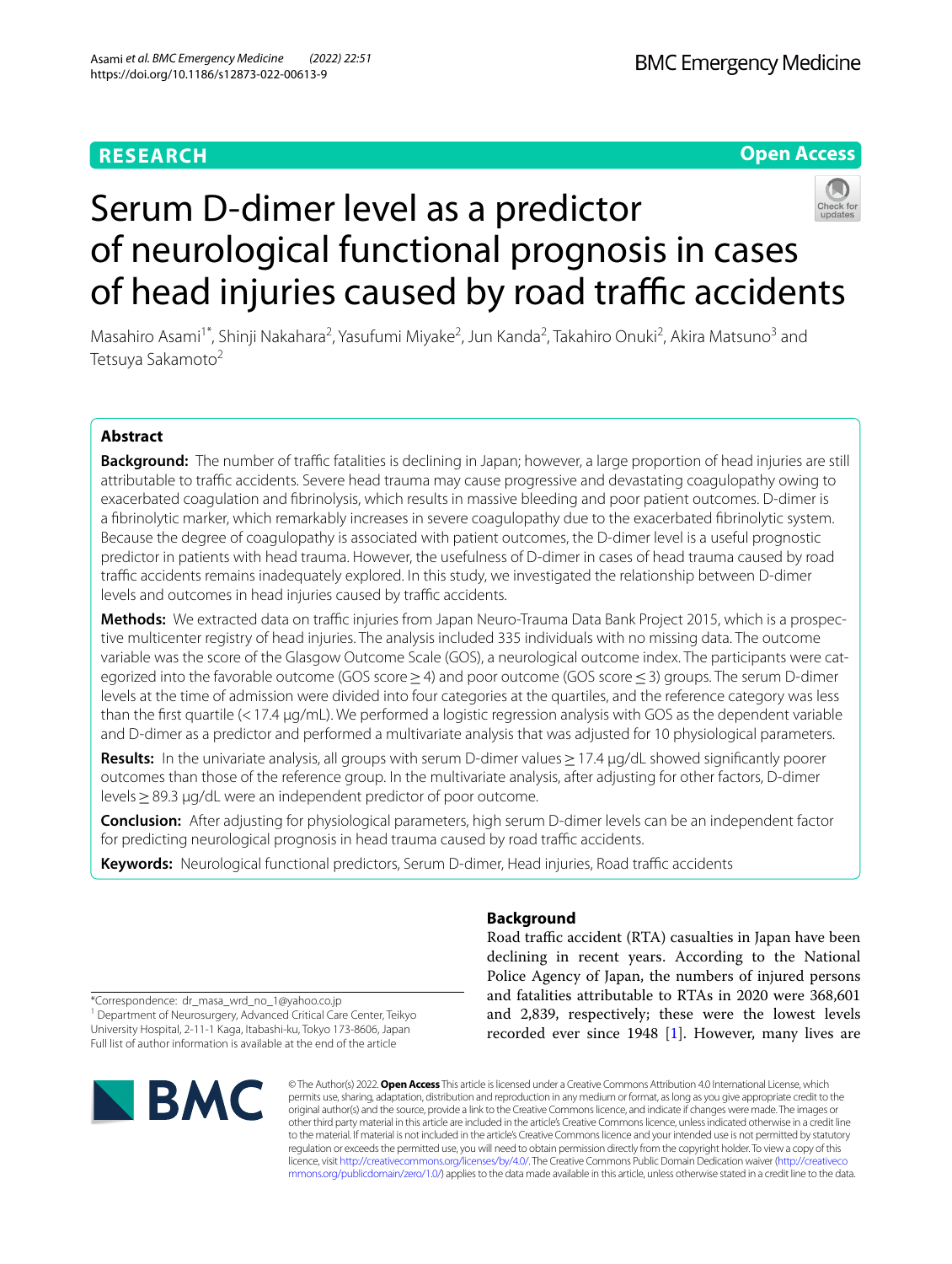still lost in RTAs, and severe head injuries attributable to RTAs continue to occur frequently. Pedestrians and cyclists, who account for half of all traffic injury cases in Japan, are susceptible to severe head injuries. According to police data [\[2](#page-7-1)] from 2019, head injuries accounted for 50.7% and 53.6% of deaths among pedestrians and cyclists, respectively, and 25.8% and 38.2% of deaths among car occupants and motorcyclists, respectively. A study in Japan based on a nationwide trauma registry (Japan Trauma Data Bank) [[3\]](#page-7-2) reported that 48.0% and 49.0% of head injuries among injured pedestrians and cyclists, respectively, were severe with an Abbreviated Injury Scale (AIS) score of 3 or higher; these proportions were signifcantly higher than those of other road users.

One of the causes of fatal head injury is massive bleeding due to substantial coagulopathy [[4,](#page-7-3) [5](#page-7-4)]. Hemostasis mechanisms function with a balance between a coagulation system (forming a thrombus to stop bleeding) and a fbrinolytic system (dissolving a thrombus that is no longer needed after tissue repair). However, in severe trauma, the fbrinolytic system becomes relatively excessive due to the exhaustion of coagulation factors and exacerbation of the fibrinolytic system. This may result in progressive and devastating coagulopathy. Therefore, bleeding control may become difficult due to the breakdown of the hemostatic mechanism. Although the pathogenesis of this type of coagulation/fbrinolysis disorder in severe head injury has not been well documented, it has been reported that there is a signifcant correlation between tissue factor levels and serum D-dimer levels due to brain parenchymal injury  $[6]$  $[6]$ . The brain parenchyma contains more tissue factor per unit weight than other tissues. Because of this higher tissue factor per unit weight, it is prone to prominent coagulation and associated hyperfbrinolysis, especially in severe head trauma [[7\]](#page-7-6). Patients with moderate and severe head trauma develop progressive disorders of the coagulation and fbrinolysis systems. D-dimer, a product of clot degradation by the fbrinolytic system, is markedly elevated with increased fbrinolysis [[6\]](#page-7-5).

When not limited to the mechanism of injury, the degree of coagulopathy is associated with the prognosis of patients with head injuries, and increased D-dimer levels in the early stage of head injury are associated with poor prognosis, reflecting injury severity. D-dimer levels rise earlier after injury (usually within one hour) than other serum biomarkers of coagulation do [\[8](#page-7-7)]. Additionally, injured patients with higher D-dimer concentrations have a poorer level of consciousness at hospital arrival [[8\]](#page-7-7), a more progressive deterioration of consciousness after hospital arrival [[9,](#page-7-8) [10\]](#page-7-9), and a poorer neurological prognosis  $[8-10]$  $[8-10]$  than those with lower D-dimer concentrations. Furthermore, D-dimer values in combination with age and consciousness level can be used to predict mortality among injured patients  $[8]$  $[8]$ . The Japan Neurotrauma Data Bank (JNTDB) has information on mechanisms of injury in severe cases, with 49% of injuries due to traffic accidents and 43% due to falls or tumbles. As the severity of a case increases, the likelihood that the individual was in an RTA is also high [\[11](#page-7-10)]. For severe cases, intensive care management is required, and serum D-dimer levels are often elevated in patients under such intensive care, which makes it difficult to interpret blood coagulation and fbrinolysis system disorders due to head trauma alone. Therefore, to the best of our knowledge, there are no reports examining the relationship between D-dimer levels and the prognosis of head injuries caused by RTAs.

Therefore, in this study, we aimed to examine the association between D-dimer level at hospital arrival and neurological prognosis at discharge of patients with severe head injuries due to RTAs. We used data extracted from the JNTDB Project 2015, a Japanese nationwide level multicenter registry of severe head injuries, and adjusted for covariates associated with patient prognoses in the previous JNTDB Project 2009 using multivariate analysis [[12\]](#page-7-11).

## **Methods**

## **Research design**

This study was a prospective study using data registered in the JNTDB Project 2015, a multicenter case registration project at the national level in Japan. We aimed to investigate whether D-dimer levels at hospital arrival could be a predictor of neurological prognosis in patients with head injuries caused by RTAs. The study was performed in accordance with the ethical standards of the Declaration of Helsinki (1964) and its subsequent amendments. The study protocol was approved by the Teikyo University Medical Research Ethics Committee (approval number 15–044-2). Oral informed consent was obtained at hospital admission. The ethics committee also approved the oral informed consent from all participants.

### **Japan Neurotrauma Data Bank (JNTDB) 2015**

The JNTDB is a prospective multicenter case registration project started in 1997 by the Japanese Society of Neurotrauma for the purpose of epidemiological research on severe head trauma in Japan. Registration targets were patients of all ages with head injuries, defned as those with a consciousness level of Glasgow Coma Scale (GCS) score≤8 at hospital arrival or within 48 h after injury, undergoing neurosurgical operations including insertion of an intracranial pressure sensor. Cardiac arrest patients without evident head injuries were excluded, although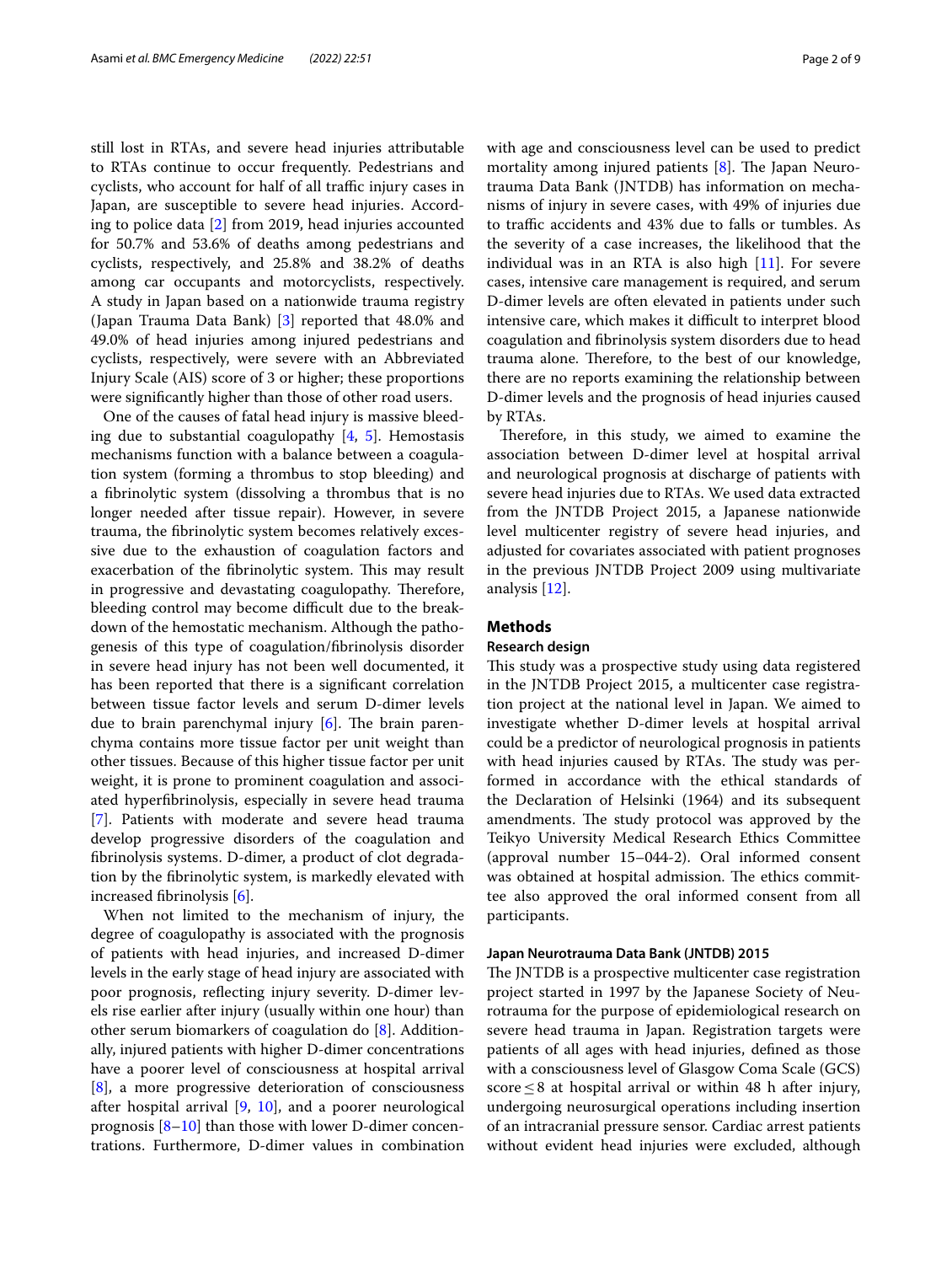they met the consciousness criterion; only patients with evident head injuries were included. Four large-scale national surveys of the project have been conducted to date (1998, 2004, 2009, and 2015), and case registration has been carried out for two years each [\[13](#page-7-12)]. A new project is still underway.

## **Study participants**

A total of 1345 patients were enrolled in the JNTDB Project 2015 from 32 facilities nationwide between April 1, 2015, and March 31, 2017. Of the 1345 registered cases, 782 non-traffic injuries and 26 cardiac arrest cases were excluded; the remainder (*n*=537) were caused by vehicle collisions on the road. The analysis included 335 people, excluding those with missing data (Fig. [1\)](#page-2-0).

## **Outcome variable**

The outcome variable was neurological function at hospital discharge, evaluated using the Glasgow Outcome Scale (GOS; Table [1\)](#page-2-1). The JNTDB included data on GOS at discharge, evaluated and recorded by the doctor in charge. For the analysis, we divided the fve classifcations of GOS into two categories, a good prognosis (good recovery, moderate disability) and a poor prognosis (severe disability, persistent vegetative state, dead), and used them as a binary variable.

## **Predictive variable**

The main hypothetical predictive variable was the D-dimer level. The analysis included covariates to examine their relationship with the neurological prognosis and adjust for them to determine the independent association between D-dimer levels and the outcome. These covariates were factors that were found to be associated with prognoses in the past JNTDB projects and other factors that are likely to be associated with prognosis. The former factors included oxygenation, ventilation status, systolic blood pressure, body temperature, blood sugar, and multiple trauma, although they did not show consistent associations with patient prognoses in past projects (Table [2](#page-3-0)). The latter factors included demographic characteristics such as age and sex; physiological indicators such as respiratory rate; consciousness level; and overall injury severity indicated using the Injury Severity Score (ISS).



<span id="page-2-1"></span><span id="page-2-0"></span>

|  |  | Table 1 Glasgow Outcome Scale (GOS) [14] |  |  |  |
|--|--|------------------------------------------|--|--|--|
|--|--|------------------------------------------|--|--|--|

| Score          | <b>Functional status</b>    | <b>Clinical meaning</b>                                                                              |
|----------------|-----------------------------|------------------------------------------------------------------------------------------------------|
| 5              | Good recovery               | Light damage with minor neurological and psychological deficits                                      |
| $\overline{4}$ | Moderate disability         | No need for assistance in everyday life; employment is possible<br>but may require special equipment |
|                | Severe disability           | Severe injury with a permanent need for help with daily living                                       |
|                | Persistent vegetative state | Severe damage with a prolonged state of unresponsiveness and<br>a lack of higher mental functions    |
|                | Death                       | Severe injury or death without recovery of consciousness                                             |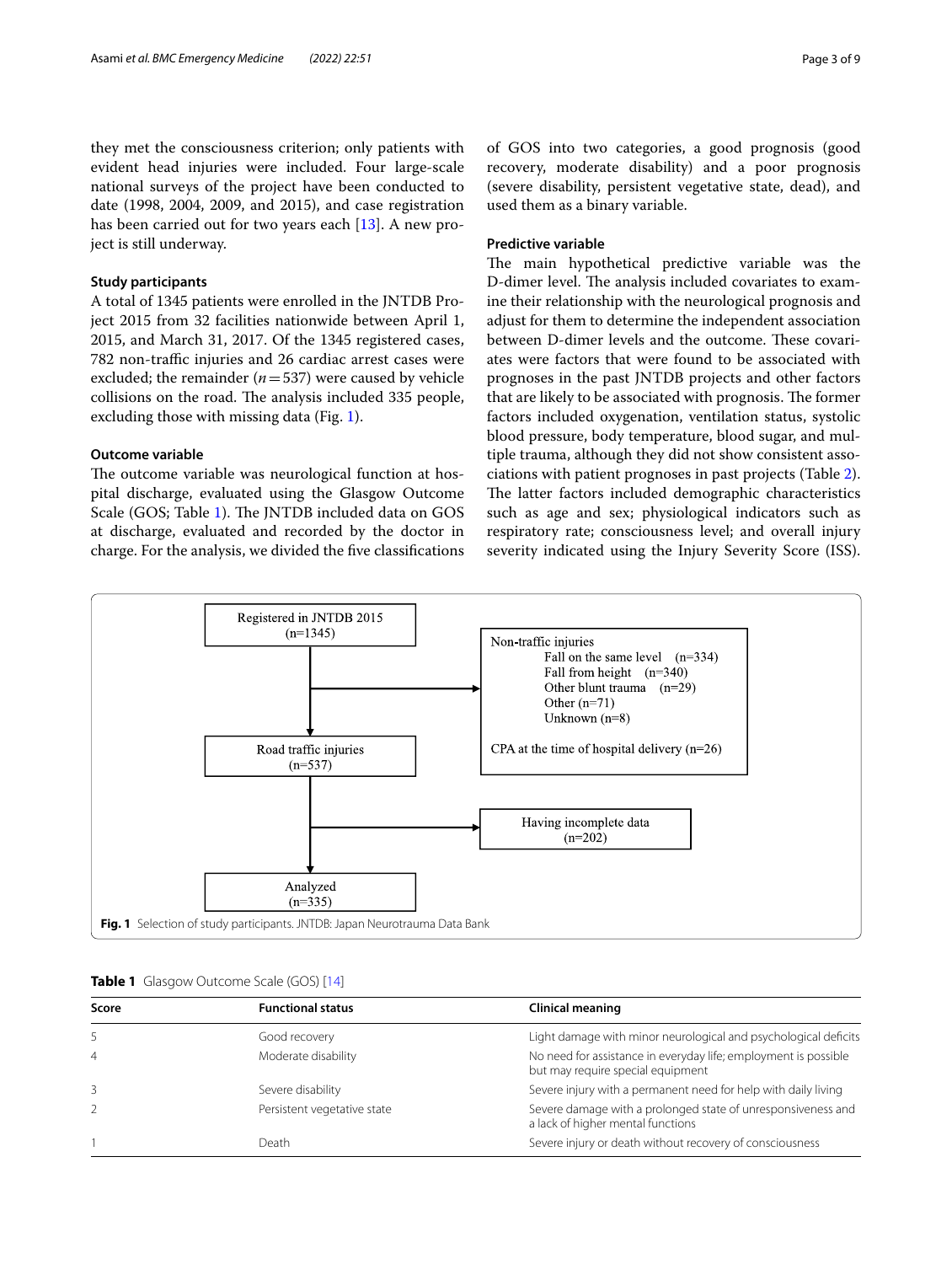| <b>Physiological parameters</b> | P1998                      | P2004                                                                                                         | P2009                      |
|---------------------------------|----------------------------|---------------------------------------------------------------------------------------------------------------|----------------------------|
| Oxygenation                     | No relationship            | No relationship                                                                                               | Worse hypoxia              |
| Ventilation                     | Worse in hyperventilation  | Slightly bad in hyper- and hypoventilation                                                                    | No relationship            |
| Systolic blood pressure         | No relationship            | Slightly bad in high and low blood pressures                                                                  | Worse low blood pressure   |
| Body temperature                |                            | No relationship, but in case of more than 39 °C, there is<br>no good recovery or there is moderate disability | Worse hypothermia          |
| Blood sugar                     | Worse in hyperglycemia     | Worse in hyperglycemia                                                                                        | Worse in hyperglycemia     |
| Multiple injuries               | Worse in multiple injuries | No relationship                                                                                               | Worse in multiple injuries |
| ICP monitor                     |                            | Worse in using ICP monitor                                                                                    | Worse in using ICP monitor |

<span id="page-3-0"></span>**Table 2** Comparison between previous projects [[12](#page-7-11)]

*ICP* intra cranial pressure

D-dimer level was not measured in these studies

The analysis did not include multiple trauma, defined in past JNTDB projects as having an AIS of 3 or higher trauma in other body areas in addition to the head, as a covariate to avoid multicollinearity in the multivariate analysis; because existence of multiple trauma was signifcantly associated with higher injury severity [[12](#page-7-11)]. We did not include the insertion of an intracranial pressure monitor as a predictor because the performance of this procedure heavily depends on the capacities and policies of each facility in addition to the patients' conditions.

All predictors were categorized. The categorizations of the consciousness level indicated as GCS score, respiratory rate, and systolic blood pressure followed those used in the Revised Trauma Score (an index to evaluate trauma severity based on physiological indicators) and were modifed as needed. Categories with extremely small numbers were merged; a hypertension category was created in that of systolic blood pressure because hypertension may afect the prognosis of head trauma. The other variables used in the previous JNTDB projects followed the categorizations of those projects. Injury severity, indicated by the ISS, followed the categorization often used in previous studies. D-dimer categorization was made at quartiles because previous studies reported different cutoff values for different prognostic indicators [[7\]](#page-7-6), and the higher the D-dimer value, the higher the probability of poor prognosis  $[6]$ . The variables were categorized as follows: 1) Serum D-dimer value at the time of hospital delivery were divided into four groups:<17.4 μg/mL (reference category),≥17.4 μg/ mL and <42.9  $\mu$ g/mL,  $\ge$ 42.9  $\mu$ g/mL and <89.3  $\mu$ g/ mL, and  $\geq$  89.3  $\mu$ g/mL; 2) The sex of the patient was either male or female (reference category); 3) The ages of the patients were grouped as:<15 years, 15 years to <55 years (reference category), 55 years to <65 years, and  $\geq$  65 years; 4) The patients' levels of consciousness (GCS score) were categorized into fve groups: 3, 4–5, 6–8, 9–12, and 13–15, where 15 indicated normal consciousness and 3 indicated deep coma; 5) A respiratory rate  $\leq$  9 times (three categories [0, 1–5, and 6–9 times] were combined into one to represent a decrease in respiratory rate) indicated hypoventilation, 10 to 29 times was normal, and  $\geq$  30 times indicated hyperventilation; 6) Arterial oxygen partial pressure (PaO<sub>2</sub>) < 60 mmHg indicated decreased oxygenation whereas  $PaO<sub>2</sub> \ge 60$  mmHg was normal; 7) Arterial carbon dioxide partial pressure  $(PaCO<sub>2</sub>)$  < 35 mmHg indicated a hyperventilation state, PaCO<sub>2</sub> $\geq$ 35 mmHg and <45 mmHg was normal, and  $PaCO<sub>2</sub> \ge 45$  mmHg indicated a hyperventilation state; 8) Systolic blood pressure (SBP)<90 mmHg indicated a hypotensive state,  $SBP \geq 90$  mmHg and < 160 mmHg was normal, and  $SBP \ge 160$  mmHg indicated a hypertensive state; 9) Body temperature<36℃ indicated hypothermia,≥36℃ and<37℃ was normal, and≥37℃ indicated hyperthermia; 10) Blood glucose level<200 mg/dL was normal and  $\geq$  200 mg/dL was indicative of hyperglycemia; and 11) To categorize injury severity, we combined two categories of the injury severity score (ISS) (<15 and  $\geq$  16; < 25) into one (< 25) that was representative of low injury severity. Thus, a GCS score  $<$  25 was the reference category, and a GCS score  $\geq$  25 indicated high injury severity.

## **Analysis**

Using a logistic regression model with neurological prognosis as the outcome, we analyzed the relationship between the outcome and D-dimer levels as well as the above-listed predictive variables. Normal values were used as the reference category unless otherwise specifed. Univariate and multivariate analyses were performed. In the multivariate analysis, we focused on the association between D-dimer levels and outcomes after adjusting for the other covariates. All variables were frst input into the multivariate model, and then those with (odds ratios)  $ORs \leq 1.5$  or < 0.67 (the reciprocal of 1.5) were excluded to create the fnal model. We assumed that an odds ratio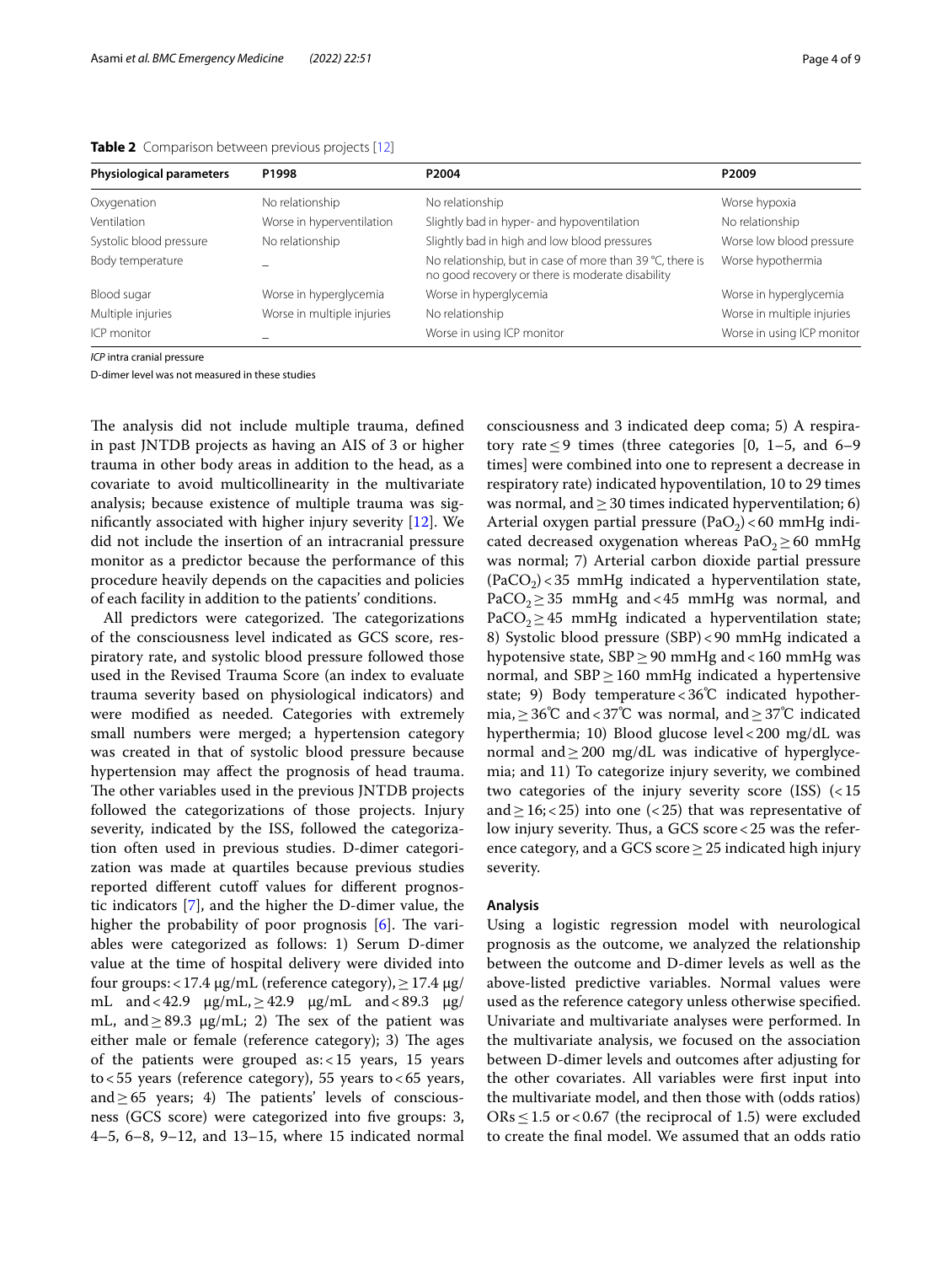(efect size of this analysis) of 1.5 or higher was a meaningful contribution to the model.

The association between predictors and outcomes was evaluated using the odds ratio. The significance level was set at  $p < 0.05$ . Because this study used case registration data with a predetermined sample size, we calculated the minimum detectable efect size (OR) when comparing the ratios between the two groups. Assuming the sample size  $(n=335)$ , rate of high D-dimer levels  $(0.5)$ , rate of poor prognosis when the D-dimer level was low (0.5), signifcance level (0.05), and power (0.8); the minimum odds ratio that achieved statistical signifcance was 1.87. IBM's SPSS Statistics 24 was used for statistical analysis, and G\*Power 3.1.9.2 (Heinrich-Heine-Universität, Düsseldorf) [[15](#page-8-1)] was used to calculate minimum detected OR. In addition, Cramer's V was performed to quantitatively examine the diference in characteristics between the study participants and the excluded participants; for Cramer's V, less than 0.2 was interpreted as no diference in characteristics [[16\]](#page-8-2).

## **Results**

### **The participants' attributes**

Of the 335 people analyzed, the majority were male and vulnerable road users (pedestrians and cyclists; Table [3](#page-4-0)). The age distribution was bimodal, with peaks at approximately 20 and 70 years of age. The excluded cases due to missing data did not show apparent diferences in characteristics from those included in the analysis (Tables [3](#page-4-0) and  $4$ ).

## **Factors related to neurological prognosis**

Univariate logistic regression analysis showed that age≥55 years, GCS score≤8, respiratory rate≤9 times, PaCO<sub>2</sub>≥45 mmHg, systolic blood pressure <90 mmHg or≥160 mmHg, body temperature<36 °C, blood glucose level≥200 mg/dL, D-dimer concentration≥17.4  $\mu$ g/ mL, and  $ISS \geq 25$  were associated with poor prognosis (Table [5](#page-6-0)). In multiple logistic regression analysis, a D-dimer concentration≥89.3 μg/dL was an independent predictor of poor prognosis (odds ratio, 7.37; 95% confdence interval, 2.03–26.86) after adjusting for the remaining covariates. Other independent predictors of poor prognosis included age≥65 years, severe disturbance of consciousness (GCS score  $\leq$ 8), and multiple trauma with an ISS≥25.

## **Discussion**

This study found that high serum D-dimer levels in head injuries caused by RTAs could be an independent prognostic factor after adjusting for covariates. In the univariate analysis, the prognosis was signifcantly poorer in all categories with elevated serum D-dimer

<span id="page-4-0"></span>

|                       | <b>Analyzed cases</b><br>(complete data)<br>$(n=335)$ | <b>Excluded cases</b><br>(incomplete data)<br>$(n=202)$ | <b>Cramer's V</b> |
|-----------------------|-------------------------------------------------------|---------------------------------------------------------|-------------------|
| Age, years, n (%)     |                                                       |                                                         |                   |
| $0 - 14,$             | 25(7.5)                                               | 20(9.9)                                                 |                   |
| $15 - 24$ ,           | 60 (17.9)                                             | 28 (13.9)                                               |                   |
| $25 - 34$ ,           | 23(6.9)                                               | 13(6.4)                                                 |                   |
| $35 - 44.$            | 25(7.5)                                               | 14(6.9)                                                 |                   |
| $45 - 54$ ,           | 32(9.6)                                               | 12(5.9)                                                 |                   |
| $55 - 64.$            | 29(8.7)                                               | 20(9.9)                                                 |                   |
| $65 - 74$ ,           | 68 (20.3)                                             | 45 (22.3)                                               |                   |
| $75 - 84,$            | 52(15.5)                                              | 38 (18.8)                                               |                   |
| $85 \leq$             | 21(6.3)                                               | 12(5.9)                                                 | 0.101             |
| Sex n, (%)            |                                                       |                                                         |                   |
| Female                | 112(33)                                               | 62(31)                                                  |                   |
| Male                  | 223(67)                                               | 140 (69)                                                | 0.028             |
| Road user type, n (%) |                                                       |                                                         |                   |
| Car                   | 37 (11.0)                                             | 29 (13.4)                                               |                   |
| Motorcycle            | 88 (26.3)                                             | 50 (23.0)                                               |                   |
| Bicycle               | 69 (20.6)                                             | 53 (24.4)                                               |                   |
| Pedestrian            | 141(42.1)                                             | 69 (31.8)                                               |                   |
| Unknown               | 0(0.0)                                                | 1(0.5)                                                  | 0.112             |
| Outcome               |                                                       |                                                         |                   |
| Good                  | 115(34.3)                                             | 74(36.6)                                                |                   |
| Poor                  | 220(65.7)                                             | 128(63.4)                                               | 0.023             |
|                       |                                                       |                                                         |                   |

levels than in the reference category with the lowest value, and increased values were associated with an increased risk of poorer prognosis. In the multivariate analysis, the prognosis was signifcantly poor at high values ( $\geq$  89.3  $\mu$ g/dL). In severe head trauma, the degree of blood coagulation/fbrinolytic injury afects bleeding control and is an important factor in determining prognosis  $[4, 5]$  $[4, 5]$  $[4, 5]$  $[4, 5]$  $[4, 5]$ . Our findings suggest that serum D-dimer level is a useful indicator for predicting poor prognoses of head trauma patients injured in RTAs as it identifes hyperfbrinolysis, which is the beginning of coagulopathy, at an early stage after injury.

The mechanism of coagulation and fibrinolysis in traumatic injuries, including traffic accidents, has not been elucidated, but conceptually, tissue injury releases tissue factors of the coagulation-fbrinolysis system, which induces systemic disseminated intravascular coagulation. It has been reported that damaged tissue factor can infuence the extrinsic coagulation system, leading to an explosive increase in fibrinolysis. The brain tissue contains a large amount of tissue factor per unit weight, which is more pronounced in severe head trauma because brain parenchymal injury releases a large amount of tissue factor [\[7](#page-7-6)].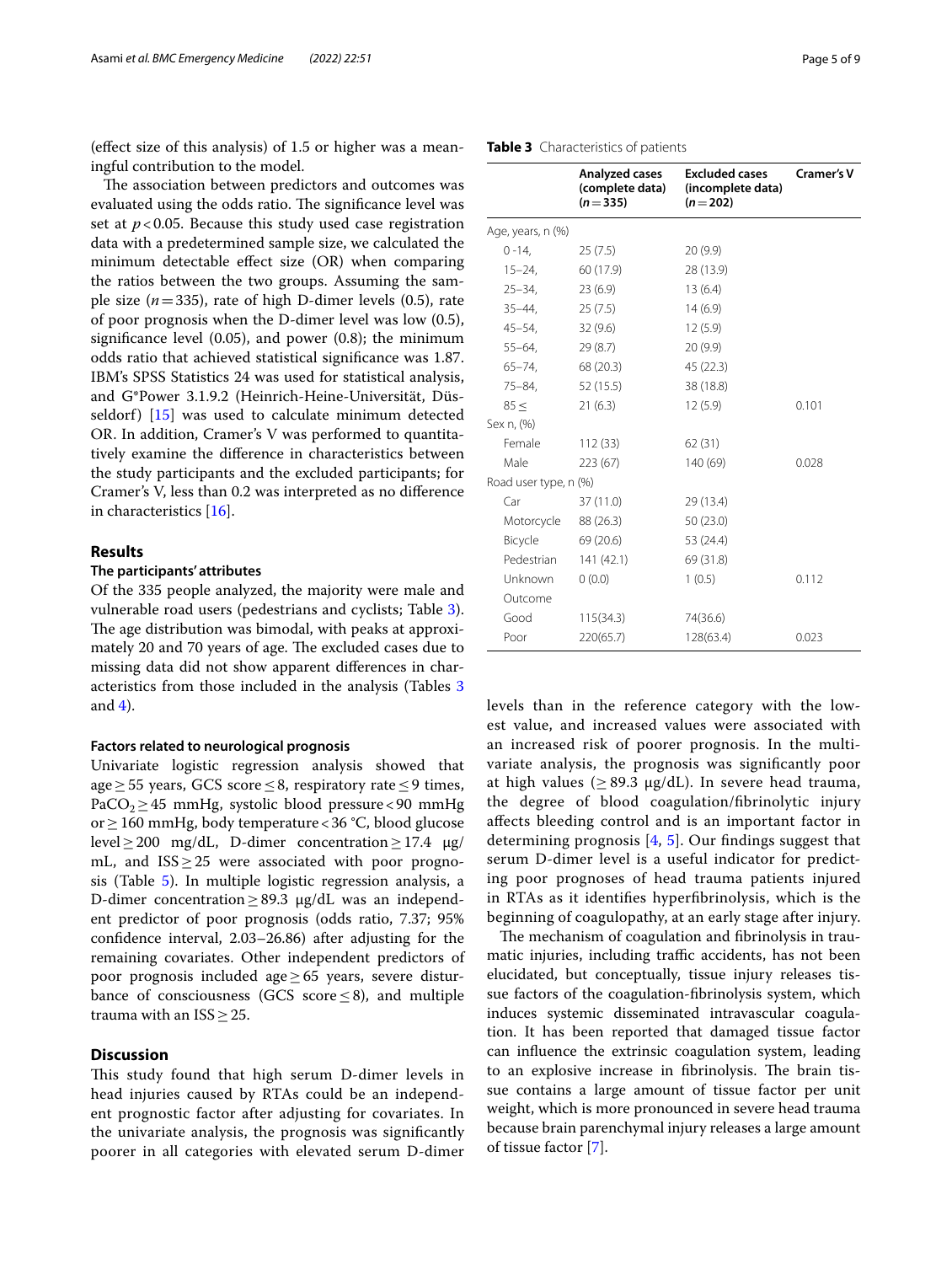<span id="page-5-0"></span>

|                                    | Analyzed cases<br>(complete data)<br>$(n=335)$    | <b>Excluded cases</b><br>(incomplete<br>data)<br>$(n=202)$ | <b>Cramer's V</b> |
|------------------------------------|---------------------------------------------------|------------------------------------------------------------|-------------------|
| D-dimer level (µg/mL), n           |                                                   |                                                            |                   |
| 17.4>                              | 83                                                | 21                                                         |                   |
| 42.9>                              | 84                                                | 23                                                         |                   |
| 89.3 >                             | 84                                                | 11                                                         |                   |
| $89.3 \le$                         | 84                                                | 28                                                         | 0.121             |
| Glasgow coma scale, n              |                                                   |                                                            |                   |
| $13 - 15$                          | 41                                                | 36                                                         |                   |
| $9 - 12$                           | 39                                                | 27                                                         |                   |
| $6 - 8$                            | 151                                               | 69                                                         |                   |
| $4 - 5$                            | 36                                                | 25                                                         |                   |
| 3                                  | 68                                                | 45                                                         | 0.116             |
|                                    | Partial pressure of arterial oxygen(mmHg), n      |                                                            |                   |
| $60 \leq$                          | 286                                               | 112                                                        |                   |
| 60 >                               | 49                                                | 10                                                         | 0.085             |
|                                    | Partial pressure of arterial carbon dioxide(mmHg) |                                                            |                   |
| 35-44.9                            | 156                                               | 56                                                         |                   |
| 35 >                               | 68                                                | 28                                                         |                   |
| 45 <                               | 111                                               | 40                                                         | 0.025             |
|                                    | Systolic blood pressure(mmHg), n                  |                                                            |                   |
| $90 - 159$                         | 214                                               | 115                                                        |                   |
| 90 >                               | 31                                                | 25                                                         |                   |
| 160 <                              | 90                                                | 62                                                         | 0.073             |
| Body temperature (°C), n           |                                                   |                                                            |                   |
| $36 - 36.9$                        | 182                                               | 86                                                         |                   |
| 36 >                               | 101                                               | 42                                                         |                   |
| 37 <                               | 52                                                | 31                                                         | 0.056             |
| Blood sugar level(mg/dL), n        |                                                   |                                                            |                   |
| 200 >                              | 244                                               | 115                                                        |                   |
| 200 <                              | 91                                                | 45                                                         | 0.01              |
| <b>Injury Severity</b><br>Score, n |                                                   |                                                            |                   |
| 25 >                               | 98                                                | 83                                                         |                   |
| 25 <                               | 237                                               | 88                                                         | 0.19              |

Furthermore, serum D-dimer levels are confrmed to rise within 1 h of head injury, and blood coagulation/ fbrinolytic disorders are shown to spread across the whole body at the early stages of head injury [\[10\]](#page-7-9). In addition, among patients with severe head injury, the serum D-dimer level at hospital arrival was high in cases of exclusive head injury and polytrauma [[17\]](#page-8-3).

Our fndings are consistent with several previous studies that reported associations between serum D-dimer levels and prognosis in patients with severe head injury, although the prognostic indicators varied in these studies, and there was a wide range of cutoff values. Takayama et al. [[8\]](#page-7-7) reported a 94.1% mortality rate among patients aged 57 years or older with a GCS score  $\leq$  7 and D-dimer level  $\geq$  50 µg/dL. Nakae et al. [[10\]](#page-7-9) reported that patients with both  $AIS \geq 5$  and D-dimer level>37.5  $\mu$ g/mL had a particularly high risk of progressive deterioration of consciousness and poor prognosis (Talk & Deteriorate) after hospital visit. Zhang et al. [[9\]](#page-7-8) examined 11 meta-analyses of traumatic brain injury and reported that the higher the D-dimer concentration value, the greater the increase in traumatic intracranial hematoma in eight of these meta-analyses. Although three meta-analyses showed no signifcant association for functional prognosis (GOS score  $\leq$  3) after 3 months due to study heterogeneity, a potential association remained.

In the multivariate analysis of this study, the dose– response relationship (higher serum D-dimer level was associated with a higher risk of poor prognoses) observed in the univariate analysis was not observed. Only at the highest level was the elevated D-dimer level a predictor of poor outcome. Serum D-dimer levels are often elevated in patients undergoing intensive care, which is difficult to interpret as the onset of coagulopathy due to head trauma alone. At lower levels of D-dimer, other factors may be more infuential or predictive of prognosis. Specifcally, higher age, deteriorated physiological status (indicated as impaired consciousness, slow respiratory rate, hypoventilation, hypertension, hypotension, hypothermia, and hyperglycemia), and severe injuries may have more infuence on predictive abilities of poor outcomes than D-dimer values, which was refected in the multivariate analysis.

In addition, the diference between the present and previous studies might have been infuenced by the fact that various prognosis indices were used from study to study. This study used the GOS score at discharge, whereas previous studies used GOS scores 3 months after discharge or mortality within 3 months after injury. Utilization of long-term prognosis would increase the number of cases with poor prognosis. If the present study used a longterm prognosis indicator, lower serum D-dimer levels might have been associated with poor prognosis.

This study had several limitations. First, approximately 40% of the patients were excluded from the analysis due to missing values. The impact of this issue on the results is considered to be minimal because the comparison between the included and excluded patients showed no obvious difference in characteristics, and we assume that the defects are likely to occur randomly. The fact that there is no difference in the characteristics of the excluded and analyzed participants indicates that there is no correlation between the missing parameters and certain characteristics, and we considered that there is no selection bias. As a quantitative study, the Cramer's V was calculated for Tables [3](#page-4-0) and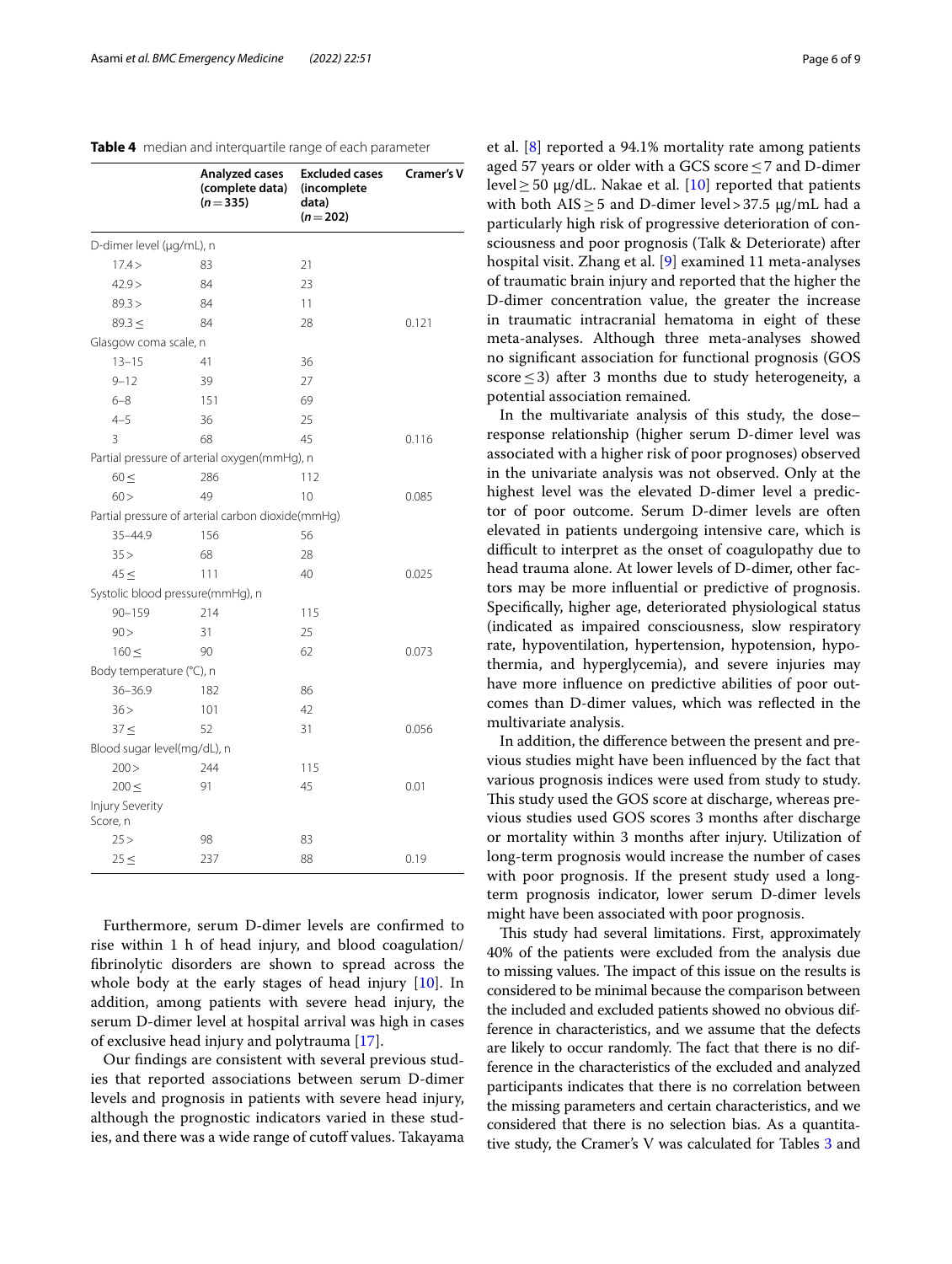|                                             |             | No. of patients | Patients with poor<br>outcome (GOS≦3)<br>n | cOR (95%CI)          | aOR (95%CI)          |
|---------------------------------------------|-------------|-----------------|--------------------------------------------|----------------------|----------------------|
| D dimmer (µg/mL)                            |             |                 |                                            |                      |                      |
|                                             | 17.4>       | 83              | 34                                         | 1.00                 | 1.00                 |
|                                             | 42.9 >      | 84              | 48                                         | 1.92 (1.04-3.55)     | $1.35(0.60 - 3.01)$  |
|                                             | 89.3 >      | 84              | 60                                         | 3.60 (1.89-6.86)     | $1.16(0.50 - 2.75)$  |
|                                             | $89.3 \leq$ | 84              | 78                                         | 18.74 (7.33-47.89)   | 5.37 (1.72-16.73)    |
| Sex                                         |             |                 |                                            |                      |                      |
|                                             | Female      | 112             | 79                                         | 1.00                 |                      |
|                                             | Male        | 223             | 141                                        | $0.72(0.44 - 1.17)$  |                      |
| Age (years old)                             |             |                 |                                            |                      |                      |
|                                             | $65 \leq$   | 141             | 126                                        | $9.15(4.88 - 17.18)$ | 9.37 (4.16 - 21.08)  |
|                                             | $55 - 64$   | 29              | $20\,$                                     | 2.42(1.03-5.69)      | $1.83(0.63 - 5.35)$  |
|                                             | $15 - 54$   | 140             | 67                                         | 1.00                 | 1.00                 |
|                                             | $0 - 14$    | 25              | $\overline{7}$                             | $0.42(0.17 - 1.08)$  | $0.33(0.10 - 1.12)$  |
| Consciousness; Glasgow coma scale           |             |                 |                                            |                      |                      |
|                                             | $13 - 15$   | 41              | 12                                         | 1.00                 | 1.00                 |
|                                             | $9 - 12$    | 39              | 19                                         | 2.30(0.92-5.76)      | $1.13(0.35 - 3.71)$  |
|                                             | $6 - 8$     | 151             | 97                                         | 4.34(2.05-9.20)      | $2.56(1.02 - 6.45)$  |
|                                             | $4 - 5$     | 36              | 31                                         | 14.98(4.70-47.78)    | 9.29 (2.26 -38.12)   |
|                                             | 3           | 68              | 61                                         | 21.06(7.51-59.09)    | 11.05 (3.12 - 39.13) |
| Respiratory rate                            |             |                 |                                            |                      |                      |
|                                             | $10 - 29$   | 275             | 179                                        | 1.00                 |                      |
|                                             | $30 \leq$   | 43              | 26                                         | $0.82(0.42 - 1.59)$  |                      |
|                                             | $0 - 9$     | 17              | 15                                         | 4.02(0.90-17.96)     |                      |
| Oxygenation PaO <sub>2</sub> (mmHg)         |             |                 |                                            |                      |                      |
|                                             | 60≦         | 286             | 187                                        | 1.00                 | 1.00                 |
|                                             | 60 >        | 49              | 33                                         | $1.09(0.57 - 2.08)$  | 1.68 (0.65 - 4.32)   |
| Ventilatory status PaCO <sub>2</sub> (mmHg) |             |                 |                                            |                      |                      |
|                                             | 35-44.9     | 156             | 92                                         | 1.00                 | 1.00                 |
|                                             | 35 >        | 68              | 47                                         | $1.56(0.85 - 2.85)$  | $1.19(0.51 - 2.77)$  |
|                                             | 45≦         | 111             | 81                                         | $1.88(1.11 - 3.18)$  | 1.80 (0.82 -3.93)    |
| Systolic Blood pressure (mmHg)              |             |                 |                                            |                      |                      |
|                                             | $90 - 159$  | 214             | 120                                        | 1.00                 | 1.00                 |
|                                             | 90 >        | 31              | 28                                         | 7.31(2.16-24.79)     | 2.43 (0.58 - 10.26)  |
|                                             | $160 \leq$  | 90              | 72                                         | $3.13(1.75 - 5.61)$  | $1.56(0.73 - 3.36)$  |
| Body temperature (°C)                       |             |                 |                                            |                      |                      |
|                                             | $36 - 36.9$ | 182             | 110                                        | 1.00                 | 1.00                 |
|                                             | 36 >        | 101             | 82                                         | $2.83(1.58 - 5.05)$  | $1.60(0.75 - 3.42)$  |
|                                             | $37 \leq$   | 52              | 28                                         | $0.76(0.41 - 1.42)$  | $0.91(0.39 - 2.14)$  |
| Blood sugar (mg/dL)                         |             |                 |                                            |                      |                      |
|                                             | 200 >       | 244             | 152                                        | 1.00                 |                      |
|                                             | $200 \leq$  | 91              | 68                                         | 1.79(1.04-3.07)      |                      |
| Injury Severity Score                       |             |                 |                                            |                      |                      |
|                                             | 25 >        | 98              | 41                                         | 1.00                 | 1.00                 |
|                                             | $25 \leq$   | 237             | 179                                        | 4.29(2.61-7.07)      | 3.51 (1.77 -6.97])   |
| $H-L$ ( <i>p</i> -value)                    |             |                 |                                            |                      | 0.38                 |

<span id="page-6-0"></span>**Table 5** Results of logistic regression analyses to examine the associations between D-dimer levels and patient prognoses (*n* = 335)

*IQR* Interquartile range, *cOR* Corrected odds ratio, *aOR* Adjusted odds ratio, *TBI* Traumatic brain injury, *OR* Odds ratio, *CI* Confdence interval, *H–L* Hosmer–Lemeshow test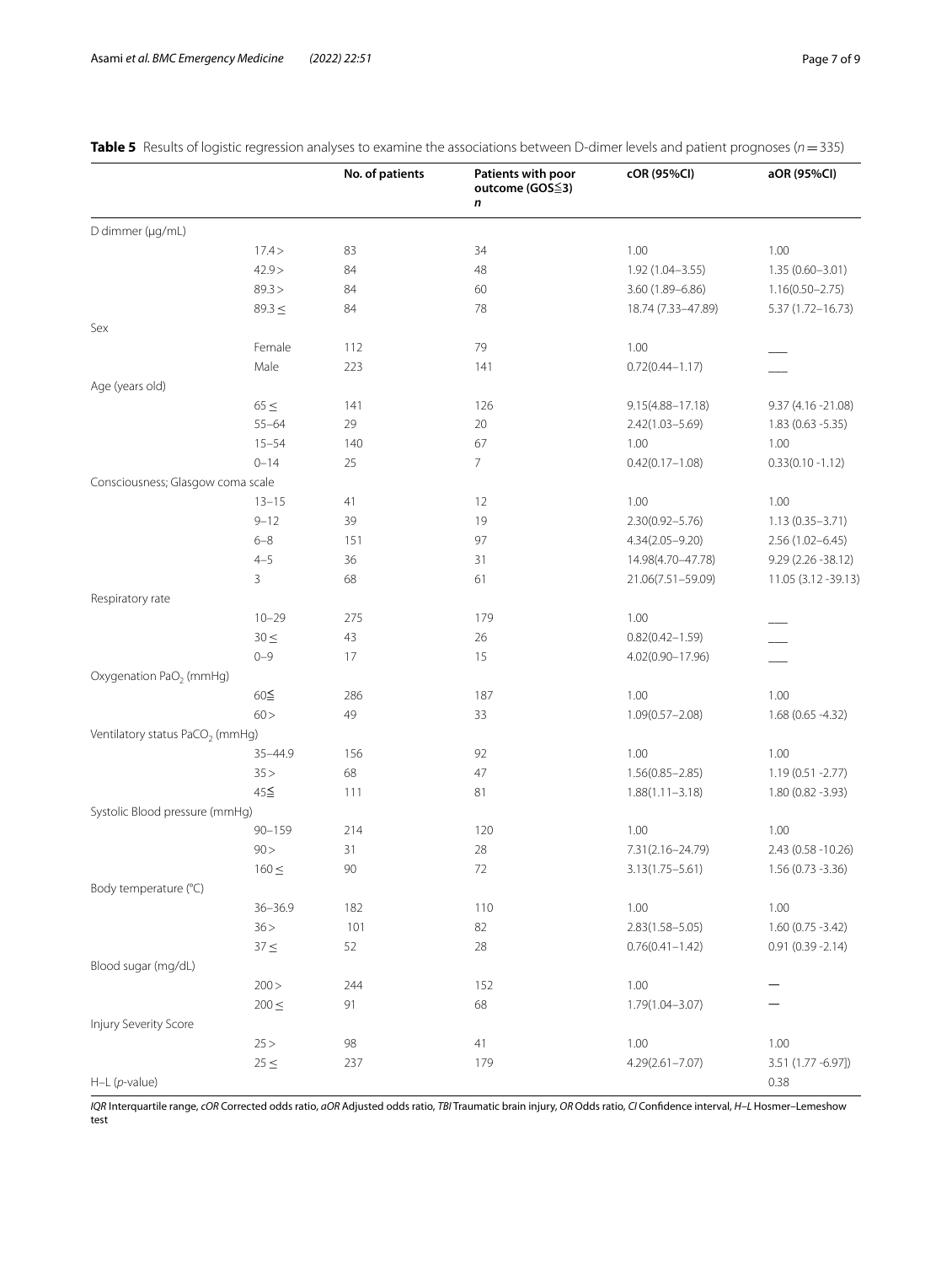[4](#page-5-0). The results were less than 0.2, and the difference was interpreted as small. Second, the timing of blood collection might have varied due to diferent treatment protocols by the hospital or diferent patient conditions (e.g., priority given to surgical treatment such as burr hole surgery in some facilities). The D-dimer values, which peak at 3 h after injury and then decline [\[8](#page-7-7)], may be underestimated or overestimated depending on the timing. Finally, a disparity in the calculation of the D-dimer value may exist between facilities depending on diferent test reagents used [[18](#page-8-4)]. The Tokyo Clinical Laboratory Engineers Association [[19](#page-8-5)] reported that the disparity in experiments using the same sample and the top three reagents, which account for 90% of the usage in Tokyo, was within $\pm 15\%$  of the average value. At present, D-dimer values are not well standardized, but in this study, it is unlikely that the category will change signifcantly. Moreover, the efect on the results will be small because the values are divided into quartiles.

## **Conclusion**

Our study suggests that high serum D-dimer levels at hospital arrival can be an independent predictor of poor neurological prognosis at discharge in severe head injuries caused by RTAs. Future studies should examine the utility of D-dimer, based on more standardized measurements, to identify and manage coagulopathy at an early stage after injury to improve patient prognosis.

#### **Abbreviations**

AIS: Abbreviated injury scale; GCS: Glasgow Coma Scale; GOS: Glasgow Outcome Scale; ISS: Injury Severity Scale; OR: Odds ratio; PaCO<sub>2</sub>: Arterial carbon dioxide partial pressure; PaO<sub>2</sub>: Arterial oxygen partial pressure; RTA: Road traffic accident; SBP: Systolic blood pressure.

#### **Acknowledgements**

We would like to thank Editage ([www.editage.com\)](https://www.editage.com) for English language editing.

#### **Authors' contributions**

MA: conception and conduction of the study, data interpretation, drafting the manuscript. SN: coordination and conduction of the study, data interpretation, data analysis. YM, TO, and JK: conduction of the study. YM: conception and coordination of the study and supervision of the study. TS, AM: revisions to the manuscript and supervision of the study. All authors read and approved the final manuscript.

#### **Funding**

Not applicable.

#### **Availability of data and materials**

The datasets generated and/or analyzed during the current study are not publicly available because of privacy/ethical restrictions but are available from the corresponding author on reasonable request.

#### **Declarations**

#### **Ethics approval and consent to participate**

The study was performed in accordance with the ethical standards of the Declaration of Helsinki (1964) and its subsequent amendments. The study protocol was approved by the Teikyo University Medical Research Ethics Committee

(approval number 15–044-2). Oral informed consent was obtained from all participants at hospital admission. The ethics committee also approved the oral informed consent from all participants.

#### **Consent for publication**

Not applicable.

#### **Competing interests**

The authors declare that they have no competing interests.

#### **Author details**

<sup>1</sup> Department of Neurosurgery, Advanced Critical Care Center, Teikyo University Hospital, 2-11-1 Kaga, Itabashi-ku, Tokyo 173-8606, Japan. <sup>2</sup>Department of Emergency Medicine, Advanced Critical Care Center, Teikyo University Hospital, 2-11-1 Kaga, Itabashi-ku, Tokyo 173-8606, Japan. <sup>3</sup> Department of Neurosurgery, Teikyo University Hospital, 2-11-1 Kaga, Itabashi-ku, Tokyo 173-8606, Japan.

#### Received: 19 April 2021 Accepted: 17 March 2022 Published online: 26 March 2022

#### **References**

- <span id="page-7-0"></span>1. Traffic Planning Division, Transportation Bureau, National Police Agency: About the number of fatalities in traffic accidents during the second year of Reiwa [in Japanese]. 2021. [https://www.e-stat.go.jp/stat-search/fle](https://www.e-stat.go.jp/stat-search/file-download?statInfId=000032035149&fileKind=2)download?statInfId=000032035149&fleKind=2. Assessed 10 Feb 2021.
- <span id="page-7-1"></span>2. [National Police Agency Transportation Bureau: R](https://www.e-stat.go.jp/stat-search/file-download?statInfId=000032035149&fileKind=2)egarding the situation of traffic fatal accidents during the first year of Reiwa and the situation of crackdown on violations of the Road Traffic Act [in Japanese]. 2020. https://www.e-stat.go.jp/stat-search/file-download?statInfld= [000031910507&fleKind](https://www.e-stat.go.jp/stat-search/file-download?statInfId=000031910507&fileKind=2)=2. p 16. Assessed 2 Mar 2021.
- <span id="page-7-2"></span>3. Keiji T, Yasushi M, Dai N, Masatoshi O, Toru A. Characteristics of injury site and severity by traffic accident type – examination by Japan Trauma Data Bank 2004–2008 [in Japanese]. Jpn Trauma J. 2012;26:9–18.
- <span id="page-7-3"></span>Bullock R, Hanemann CO, Murray L, Teasdale GM. Recurrent hematomas following craniotomy for traumatic intracranial mass. J Neurosurg. 1990;72:9–14.
- <span id="page-7-4"></span>5. Frank SM, Rothschild JA, Masear CG, Rivers RJ, Merritt WT, Savage WJ, et al. Optimizing preoperative blood ordering with data acquired from an anesthesia information management system. Anesthesiol. 2013;118:1286–97.
- <span id="page-7-5"></span>6. Suehiro E, Fujiyama Y, Kiyohira M, Motoki Y, Nojima J, Suzuki M. Probability of soluble tissue factor release leads to the elevation of D-dimer as a biomarker for traumatic brain injury. Neurol Med Chir (Tokyo). 2019;59:63–7.
- <span id="page-7-6"></span>7. Echigo T, Shiomi N, Nozawa M, Okada M, Kato F, Hiraizumi S. An evaluation and treatment strategy according to the age group and focal brain vs difuse brain injury type for coagulation-fbrinolysis abnormalities of severe head trauma][in Japanese. J Jpn Soc Neurotraumatol. 2017;40:38–42.
- <span id="page-7-7"></span>8. Takayama Y, Yokota H, Sato H, Naoe Y, Araki H. Pathophysiology, mortality, treatment of acute phase of haemostatic disorders of traumatic brain injury [in Japanese]. Jpn J Neurosurg. 2013;22:837–41.
- <span id="page-7-8"></span>9. Zhang J, He M, Song Y, Xu J. Prognostic role of D-dimer level upon admission in patients with traumatic brain injury. Medicine (Baltimore). 2018;97.
- <span id="page-7-9"></span>10. Nakae R, Takayama Y, Ogawa T, Naoe Y, Yokota H. Examination of D-dimer in patients with head trauma who had a course of Talk and Deteriorate [in Japanese]. J Jpn Soc Emerg Med. 2014;25:247–53.
- <span id="page-7-10"></span>11. Tomoya M, Mitsuhide M, Yasuhide I, Daisuke K, Fumihide Y, Akio O, et al. Acute Therapy for traumatic Head Injury. Jpn Rehabil Med. 2013;50:557–69.
- <span id="page-7-11"></span>12. Toshio T, Shunsuke N, Yasufumi M. Toru A [Examination of physiological parameters at the time of visit and subsequent outcomes in patients with severe head injuries injured in a traffic accident]. J Jpn Transport Sci Soc. 2009;14:26–33.
- <span id="page-7-12"></span>13. Eiichi S, Yuichi F, Miwa K, Kouhei H, Akihiro M, Hiroyui Y, et al. Outline of the Japan Neurotrauma Data Bank Project 2015: Analysis of the data in 1345 cases with traumatic brain injury. Neurotrauma. 2019;42:71–88.